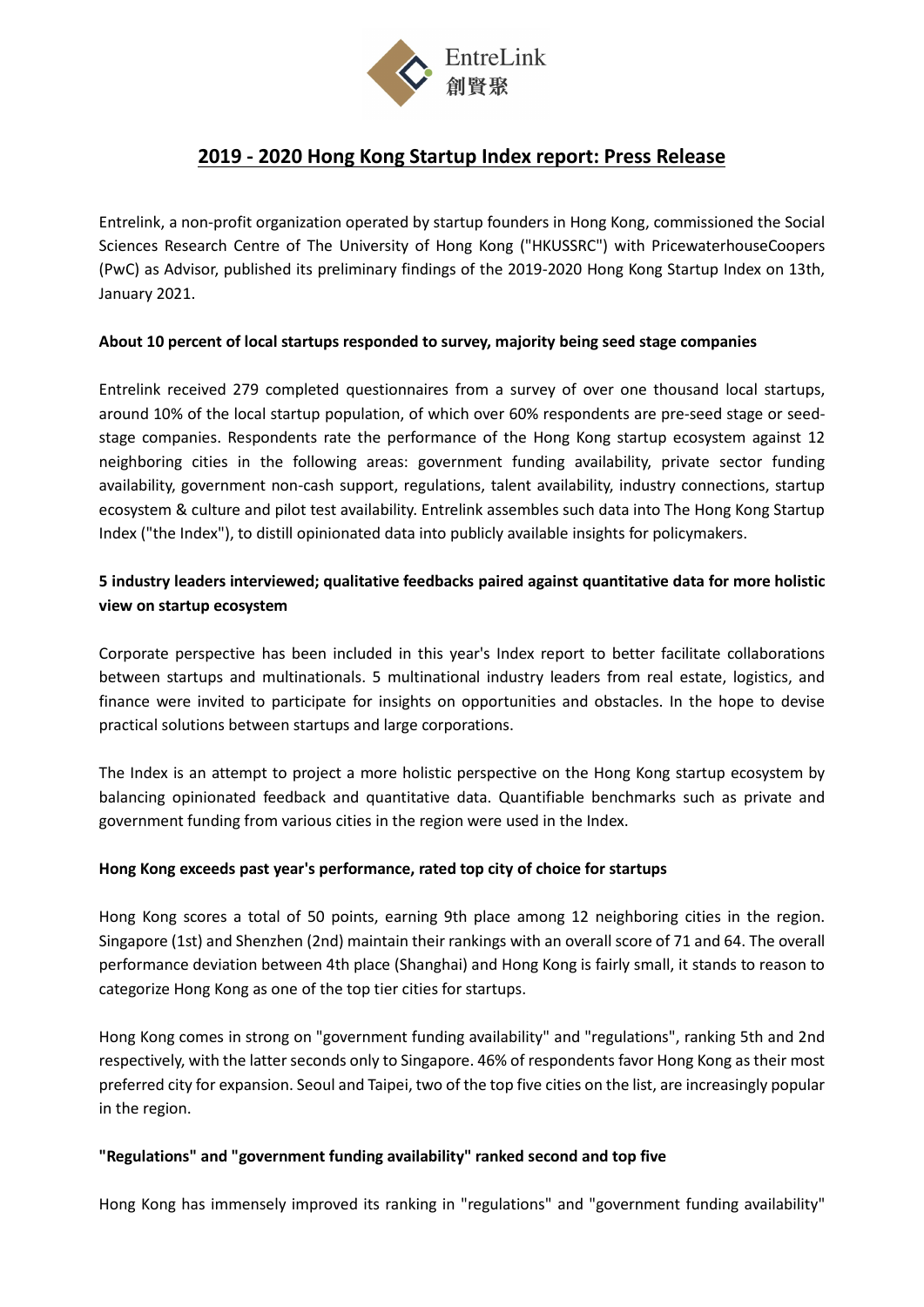

from sixth and seventh place to second place and top five. Respondents view these two aspects to be on par with competitions in the region. This finding is generally in line with data from the Survey.

The Hong Kong Government has been proactive in its efforts to introduce agile regulatory frameworks, shaping a stable yet competitive environment crucial to inno-tech businesses. The Hong Kong Monetary Authority, for example, revised regulations in 2017 for virtual asset management companies to operate in Hong Kong.

Stakeholders from multinational corporations and publicly listed companies express faith in Hong Kong's existing reputation and regulatory system for businesses to thrive. Hong Kong's regulatory framework is compatible with international standards, which reduces risks and hurdles for businesses worldwide. There is still room for improvement, however, in the area of adaptability of business regulations.

The Innovation and Technology Fund (ITF) invested HK\$ 2 billion in funding programs since 2016. While significant strides have been made over recent years, the Hong Kong Government's overall fund grants (0.026% of GDP) to startups is still relatively lower than that of Singapore. Corporation stakeholders and survey respondents both agree the Government funding availability has been perceived as "wellperforming" in the Survey.

## **"Talent availability" and "talent quality" for local businesses call for improvement**

Respondents ranked Hong Kong 10th or below in "talent availability" and "talent quality" when compared to developing regional peers. This finding is generally in line with data from the Survey.

Shortage in talent is an alarming trend among Hong Kong startups, lagging behind developed peers like Beijing, Shanghai, Shenzhen, Singapore, and Taipei by a margin of 25 points, ranking Hong Kong second last on the list. The Census and Statistics Department (2019a) shows a mere 6.6 Hong Kong researchers per thousand employment in 2018, a ratio far lower than some Asian developed countries such as Taiwan (13.5) and South Korea (15.3).

Stakeholders from multinational corporations and publicly listed companies indicate there is an extensive spectrum of local talent. Startups are generally challenged in talent acquisition versus large corporations in terms of job stability and salary packages. The steep cost of living also works against startups when hiring overseas talents.

The Hong Kong Government has a considerable 500 million budget boost on tech-based talent training, it still falls short against neighboring peers such as Singapore or Shenzhen. We advise the Hong Kong Government to massively increase investments in STEM education schemes, enhance STEM levels such as coding training into existing curriculums among primary and secondary students.

#### **Pandemic bane might be the startup boon, new opportunities ahead**

COVID-19 wrought unprecedented challenges to a wide spectrum of industries, we believe there are silver linings for startups in these trying times. Manufacturers, for instance, were reluctant to work with startups due to insufficient order volumes, the pandemic pushes manufacturers to be more receptive to